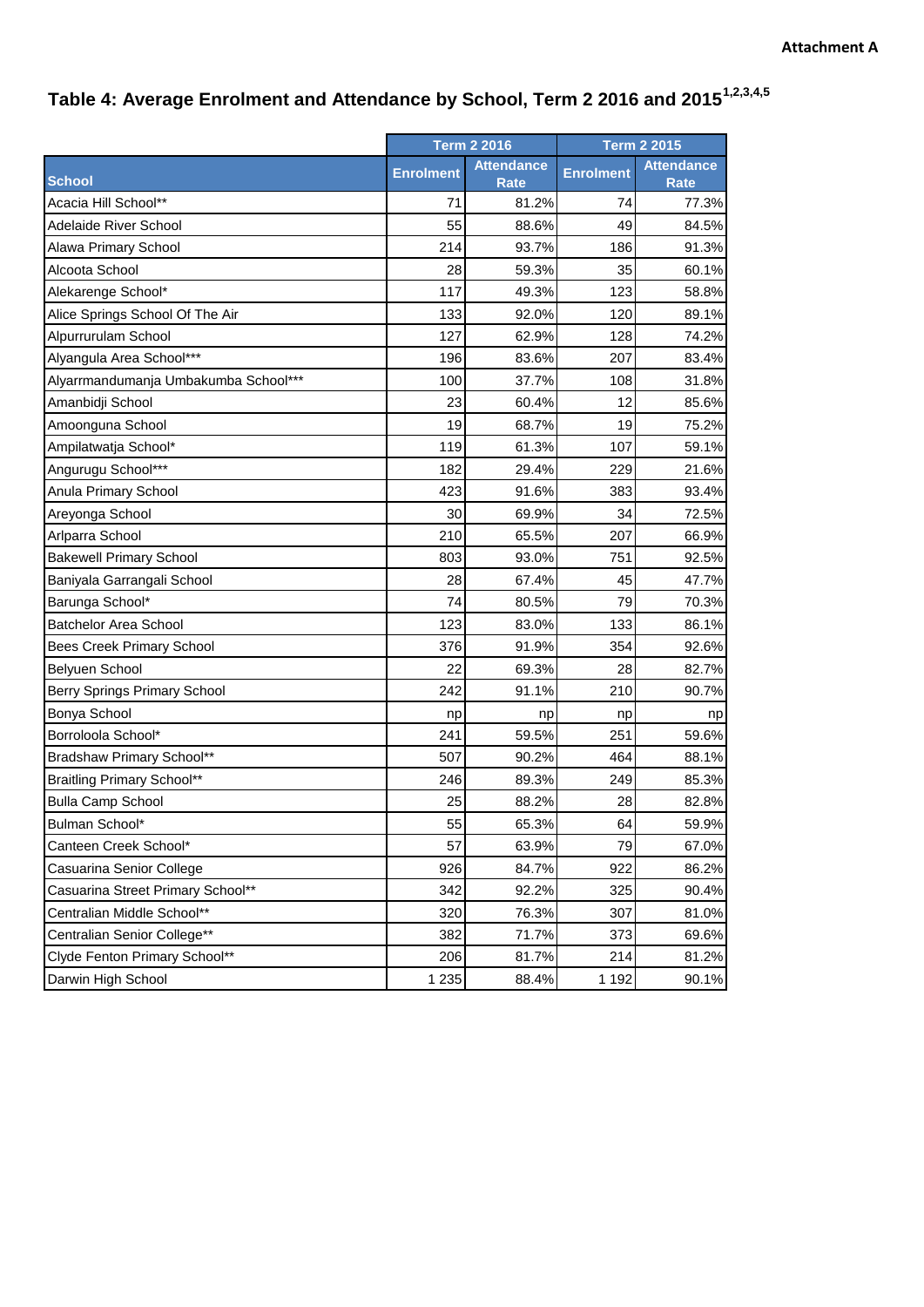## **Attachment A**

|                                      | <b>Term 2 2016</b> |                                  | <b>Term 2 2015</b> |                                  |
|--------------------------------------|--------------------|----------------------------------|--------------------|----------------------------------|
| <b>School</b>                        | <b>Enrolment</b>   | <b>Attendance</b><br><b>Rate</b> | <b>Enrolment</b>   | <b>Attendance</b><br><b>Rate</b> |
| Darwin Middle School                 | 744                | 89.8%                            | 612                | 90.9%                            |
| Docker River School                  |                    |                                  | 38                 | 39.7%                            |
| Douglas Daly School                  | np                 | np                               | np                 | np                               |
| Dripstone Middle School              | 530                | 89.4%                            | 553                | 90.2%                            |
| <b>Driver Primary School</b>         | 480                | 90.9%                            | 471                | 91.4%                            |
| Dundee Beach School                  | 29                 | 89.1%                            | 33                 | 78.1%                            |
| <b>Durack Primary School</b>         | 465                | 92.4%                            | 391                | 92.7%                            |
| Elliott School*                      | 81                 | 81.4%                            | 93                 | 74.8%                            |
| Epenarra School*                     | 43                 | 64.7%                            | 50                 | 65.6%                            |
| <b>Finke School</b>                  | 30                 | 70.8%                            | 35                 | 77.6%                            |
| Gapuwiyak School***                  | 233                | 34.0%                            | 310                | 47.2%                            |
| Gillen Primary School**              | 276                | 82.7%                            | 258                | 85.1%                            |
| Girraween Primary School             | 472                | 92.6%                            | 458                | 92.1%                            |
| <b>Gray Primary School</b>           | 344                | 89.0%                            | 350                | 88.3%                            |
| Gunbalanya School***                 | 267                | 49.5%                            | 299                | 50.4%                            |
| <b>Haasts Bluff School</b>           | 29                 | 56.0%                            | 37                 | 54.5%                            |
| <b>Harts Range School</b>            | 58                 | 63.1%                            | 73                 | 68.1%                            |
| <b>Henbury School</b>                | 108                | 84.1%                            | 99                 | 86.4%                            |
| <b>Howard Springs Primary School</b> | 272                | 88.7%                            | 242                | 89.1%                            |
| Humpty Doo Primary School            | 417                | 88.1%                            | 402                | 90.6%                            |
| Imanpa School                        | 16                 | 67.2%                            | 21                 | 75.8%                            |
| Jabiru Area School                   | 246                | 80.0%                            | 262                | 76.2%                            |
| Jilkminggan School*                  | 92                 | 48.5%                            | 93                 | 53.2%                            |
| Jingili Primary School               | 332                | 90.5%                            | 333                | 92.6%                            |
| Kalkaringi School*                   | 150                | 60.5%                            | 152                | 59.6%                            |
| Karama Primary School                | 209                | 87.7%                            | 222                | 89.3%                            |
| Katherine High School**              | 617                | 72.1%                            | 607                | 77.9%                            |
| Katherine School Of The Air          | 157                |                                  | 198                |                                  |
| Katherine South Primary School**     | 390                | 88.1%                            | 386                | 87.4%                            |
| Kiana School                         | 13                 | 68.8%                            | 14                 | 58.3%                            |
| Kintore Street School**              | 34                 | 88.2%                            | 28                 | 74.5%                            |
| Lajamanu School***                   | 238                | 55.1%                            | 213                | 54.1%                            |
| Laramba School                       | 62                 | 67.7%                            | 70                 | 64.9%                            |
| Larapinta Primary School**           | 302                | 89.1%                            | 280                | 88.5%                            |
| Larrakeyah Primary School            | 427                | 92.0%                            | 378                | 92.7%                            |
| <b>Leanyer Primary School</b>        | 609                | 92.9%                            | 549                | 92.6%                            |
| Ludmilla Primary School              | 107                | 83.6%                            | 119                | 86.0%                            |
| MacFarlane Primary School**          | 233                | 78.1%                            | 219                | 80.7%                            |
| <b>Malak Primary School</b>          | 261                | 88.8%                            | 258                | 91.2%                            |
| Mamaruni School                      | 45                 | 48.6%                            | 49                 | 58.9%                            |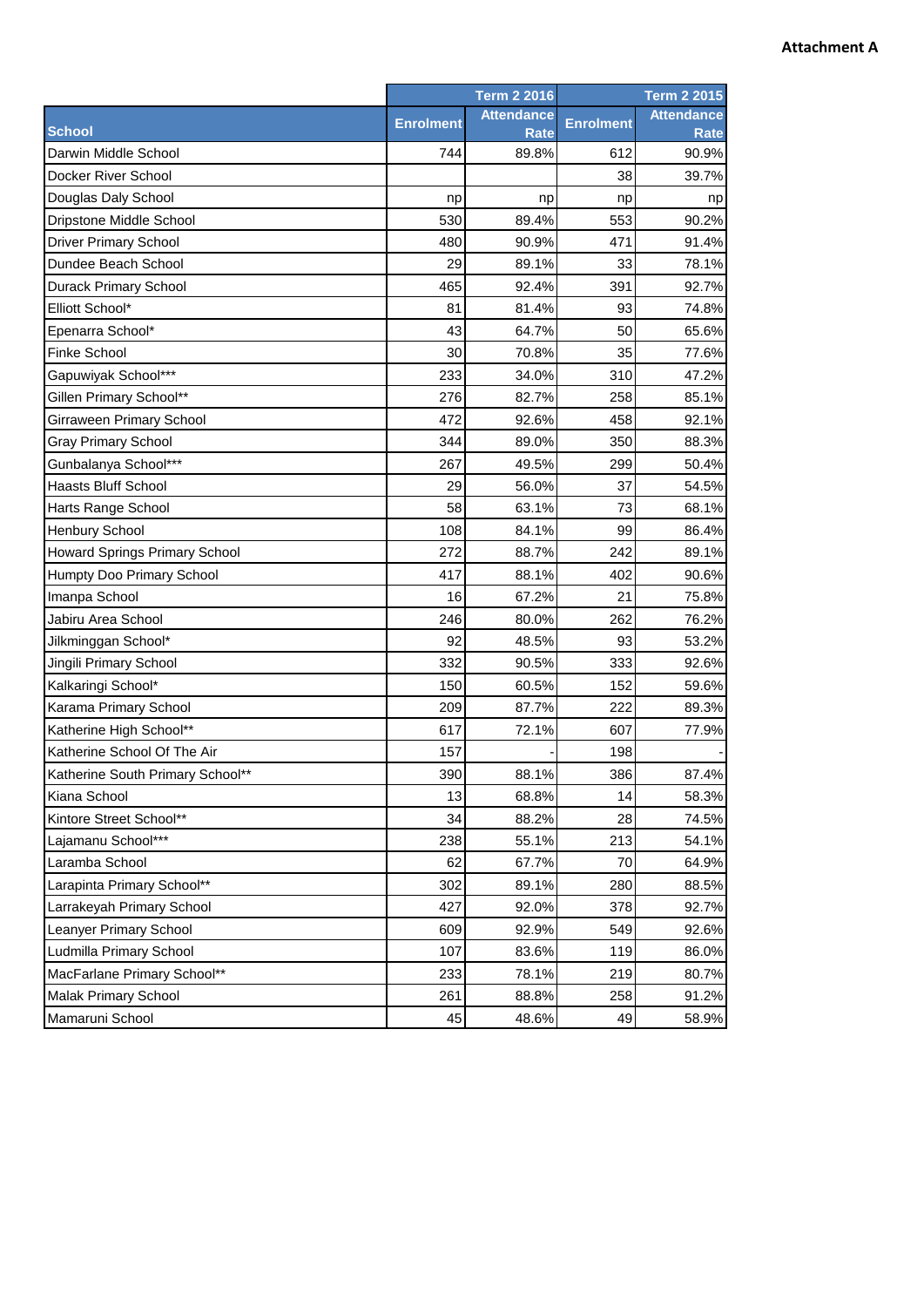## **Attachment A**

|                                                 |                  | <b>Term 2 2016</b>               |                  | <b>Term 2 2015</b>               |
|-------------------------------------------------|------------------|----------------------------------|------------------|----------------------------------|
| <b>School</b>                                   | <b>Enrolment</b> | <b>Attendance</b><br><b>Rate</b> | <b>Enrolment</b> | <b>Attendance</b><br><b>Rate</b> |
| Maningrida College***                           | 663              | 53.0%                            | 676              | 47.2%                            |
| Manunda Terrace Primary School                  | 179              | 87.9%                            | 197              | 87.0%                            |
| Manyallaluk School                              | 29               | 59.3%                            | 21               | 74.3%                            |
| Mataranka School                                | 40               | 90.4%                            | 41               | 90.2%                            |
| Mbunghara School                                | np               | np                               | np               | np                               |
| Middle Point School                             | 32               | 88.4%                            | 24               | 92.1%                            |
| Milikapiti School**                             | 70               | 80.1%                            | 76               | 82.5%                            |
| Milingimbi School***                            | 394              | 49.5%                            | 361              | 53.8%                            |
| Millner Primary School                          | 198              | 86.9%                            | 179              | 88.6%                            |
| Milyakburra School***                           | 34               | 61.6%                            | 34               | 54.1%                            |
| Minyerri School                                 | 157              | 83.0%                            | 159              | 75.8%                            |
| <b>Moil Primary School</b>                      | 233              | 88.3%                            | 261              | 89.8%                            |
| Moulden Primary School                          | 367              | 85.0%                            | 363              | 85.1%                            |
| Mount Allan School                              | 64               | 59.9%                            | 68               | 58.6%                            |
| Mulga Bore School                               | 12               | 36.7%                            | 24               | 27.8%                            |
| Murray Downs School                             | 17               | 54.8%                            | 27               | 75.7%                            |
| Mutitjulu School                                | 33               | 48.1%                            | 33               | 54.8%                            |
| Nakara Primary School                           | 584              | 91.1%                            | 525              | 90.0%                            |
| Nemarluk School                                 | 156              | 86.9%                            | 146              | 87.0%                            |
| <b>Neutral Junction School</b>                  | 21               | 57.9%                            | 30               | 64.3%                            |
| Newcastle Waters School                         | np               | np                               | np               | np                               |
| Nganambala School                               | 33               | 68.2%                            | 27               | 88.6%                            |
| Nganmarriyanga School                           | 133              | 59.5%                            | 123              | 63.5%                            |
| Ngukurr School***                               | 311              | 69.3%                            | 314              | 72.0%                            |
| Nhulunbuy High School***                        | 222              | 78.8%                            | 189              | 79.3%                            |
| Nhulunbuy Primary School***                     | 436              | 83.7%                            | 414              | 85.6%                            |
| <b>Nightcliff Middle School</b>                 | 259              | 87.2%                            | 276              | 87.9%                            |
| <b>Nightcliff Primary School</b>                | 540              | 91.2%                            | 515              | 90.4%                            |
| Northern Territory School of Distance Education | 380              | 100.0%                           | 406              | 100.0%                           |
| Ntaria School***                                | 166              | 61.9%                            | 189              | 61.5%                            |
| Numbulwar School***                             | 159              | 52.0%                            | 164              | 57.4%                            |
| Nyirripi School                                 | 29               | 52.0%                            | 33               | 53.9%                            |
| Palmerston Senior College                       | 494              | 81.5%                            | 481              | 81.2%                            |
| Papunya School*                                 | 138              | 64.6%                            | 119              | 60.5%                            |
| Parap Primary School                            | 545              | 93.1%                            | 515              | 93.0%                            |
| Peppimenarti School                             | 30               | 82.9%                            | 36               | 87.9%                            |
| Pigeon Hole School                              | 30               | 79.0%                            | 21               | 78.0%                            |
| Pine Creek School                               | 43               | 70.1%                            | 46               | 73.6%                            |
| Pularumpi School**                              | 65               | 74.2%                            | 71               | 78.8%                            |
| Ramingining School*                             | 282              | 66.1%                            | 262              | 65.9%                            |